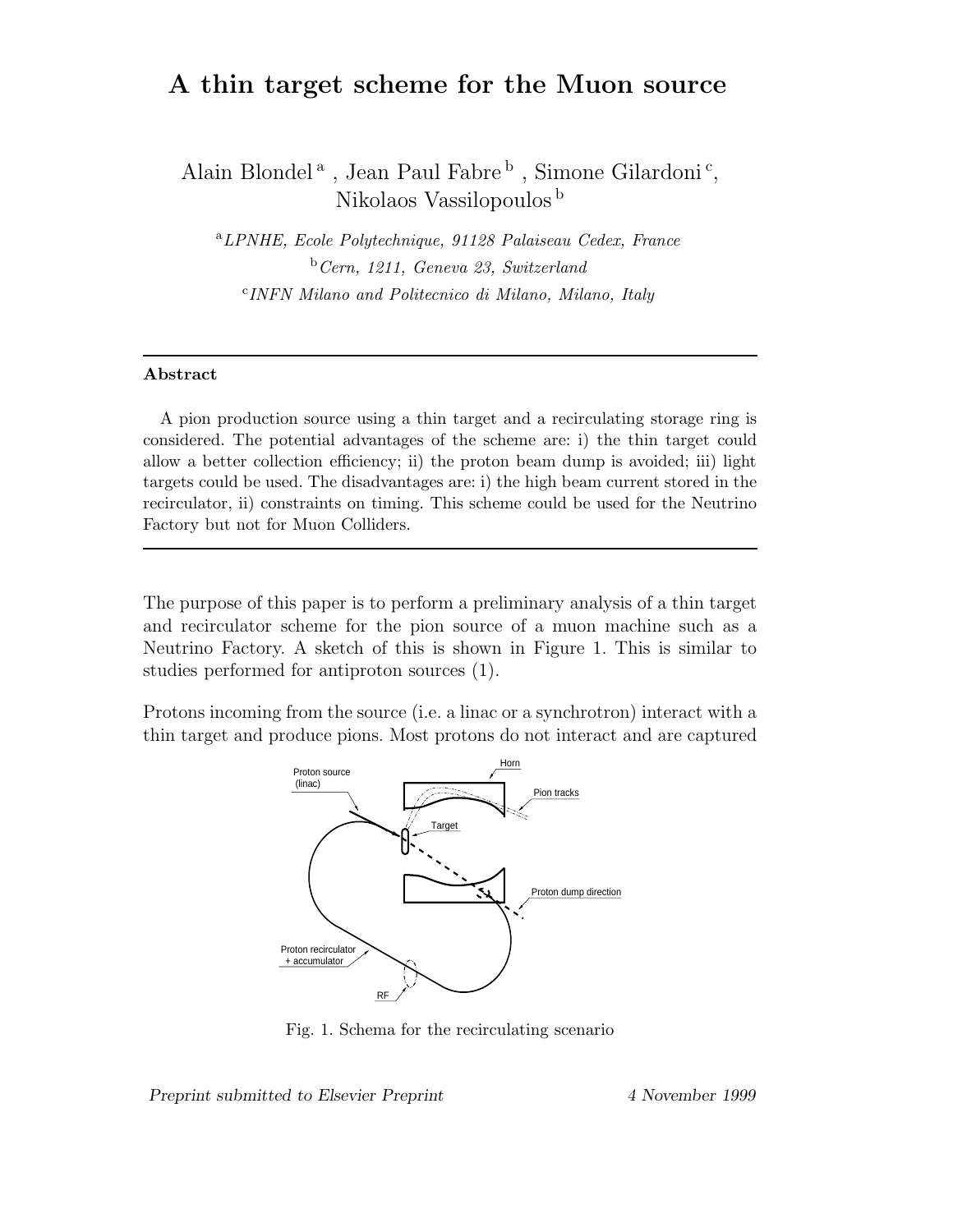in a recirculator which sends them back onto the target for several turns. There is no need for a dump, since all the protons produced by the injector are eventually absorbed in the target. The target can thus be thin (at limit point-like) and composed of low-Z materials which have the advantage of not producing heavy radioactive nuclei. This scheme could also be considered with an H<sup>−</sup> linac, the target acting in this case as a strip foil.

This scheme leads to a number of questions: i) will multiple scattering in the target increase the emittance so much that cooling of the protons should be necessary? ii) the energy deposited in the target is very localised and could become unbearable; iii) the accumulated current in the recirculator might be too high, iv) with the protons recirculating, the time structure of the pion beam acquires a structure at about one microsecond. Although these implications will not find here an answer in the context of a consistent scenario of a Neutrino Factory, they are addressed in turn.

## **1 Multiple scattering**

The proton beam is spread by multiple scattering according to a characteristic angle  $\theta_0$ :

$$
\theta_0 = \frac{13.6(GeV)}{\beta cp(GeV)} \sqrt{\frac{x}{X_0}} (1 + \log \text{ terms}) \tag{1}
$$

where  $X_0$  is the radiation length for the given material (see ref. (2)), x is the target thickness and  $p$  the momentum of the incoming protons. This will add up to the angular spread of the incident proton beam,  $\sigma_{\theta}^{initial} = \sqrt{\varepsilon^{in}/\beta}$ where  $\varepsilon$  is the emittance of the beam and  $\beta$  the optical focusing function at the target.

After one passage in the target the proton beam has a total angular spread which is the quadratic sum of these two contributions.

$$
\sigma_{\theta,out}^2 = \frac{\varepsilon^{in}}{\beta} + {\theta_0}^2 \tag{2}
$$

and the corresponding transverse emittance is:

$$
\varepsilon^{out} = \varepsilon^{in} + \beta \theta_0^2 \tag{3}
$$

At each turn, the fraction of protons that will interact, produce secondary particles and disappear from the beam is  $a = \frac{x}{X_I}$ , where x is the thickness of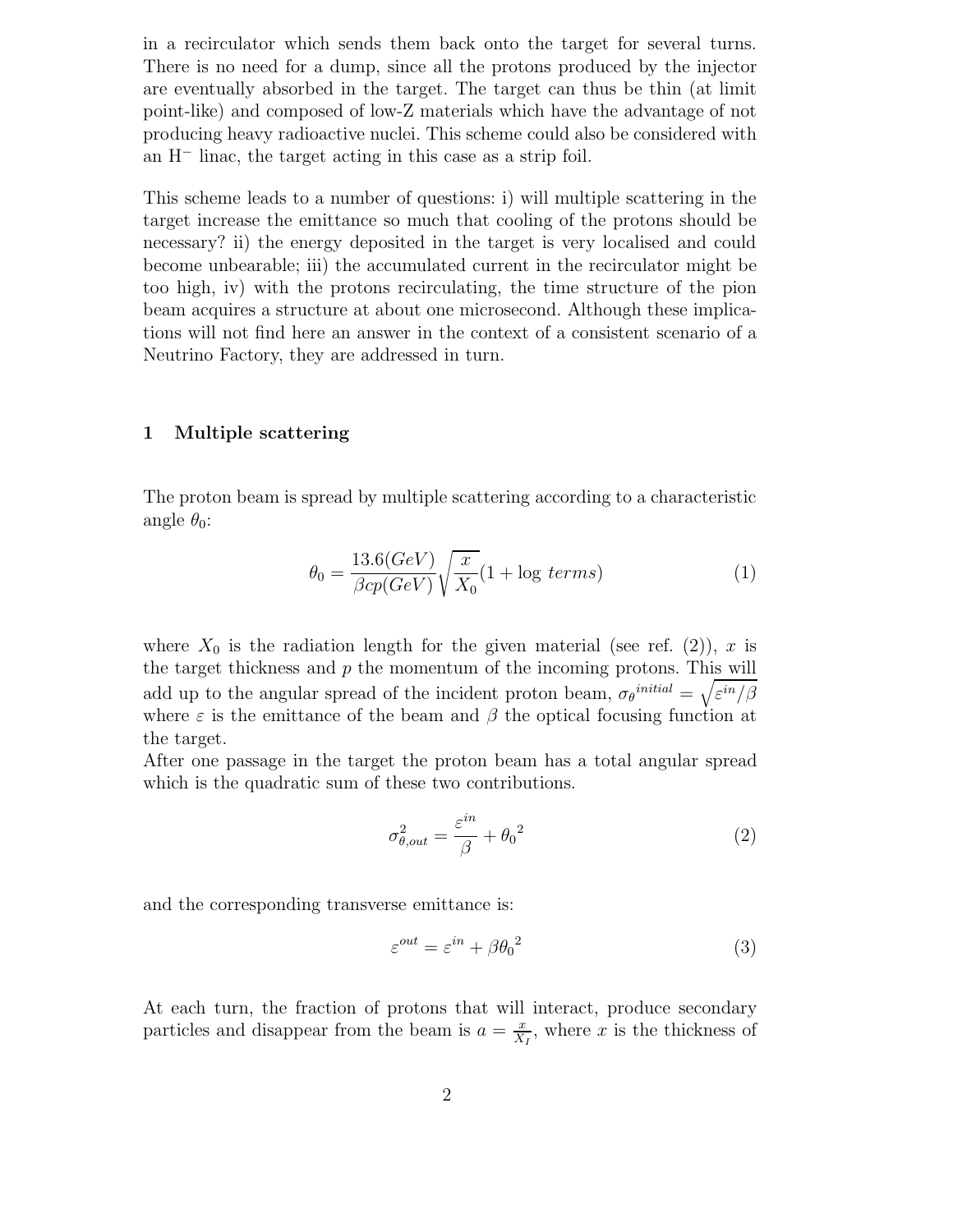the target, and  $X_I$  is the interaction length for the given material. A typical proton will thus pass through the target  $\frac{X_I}{x}$  times. (e.g. for a target composed by  $x=1$  cm of Beryllium which has  $X_I=40$  cm a proton passes on average 40 times), and the average emittance will then be  $\varepsilon^{out} = \varepsilon^{in} + \beta \theta_0^2 \times \frac{X_I}{x}$ .

A similar result is obtained if one fills the recirculator continuously. Let us now assume that the recirculation time is matched to the timing of the proton injector, as would be the case if the target also acted as an H<sup>−</sup> strip foil. At every turn a number  $n0$  of protons is added to the bunch, with an emittance equal to  $\varepsilon^{in}$ . The remaining fraction  $(1 - a)$  of the proton beam is assumed to be recovered by the recirculation system. After infinite number of passages, the total angular divergence of the beam tends to:

$$
\varepsilon^{equil.} = \frac{n_0 \sum_{0}^{\infty} \varepsilon^{in} p_k}{n_0 \sum_{0}^{\infty} p_k} + \frac{n_0 \sum_{0}^{\infty} k \beta \theta_0^2 p_k}{n_0 \sum_{0}^{\infty} p_k}
$$
(4)

where  $n_0p_k$  is the number of particles remaining after k turns, with  $p_k =$  $(1 - a)^k$ . With little algebra equation 4 becomes

$$
\varepsilon^{equil.} = \varepsilon^{in} + \beta \theta_0^2 \frac{1 - a}{a} \tag{5}
$$

Playing with the definition of  $\theta_0^2$  and a, the equilibrium beam emittance can be expressed as a function of the interaction and radiation lengths of the target material:

$$
\varepsilon^{equil.} = \varepsilon^{in} + \beta \alpha_0^2 \frac{X_I}{X_0} \tag{6}
$$

where  $\alpha_0^2 = \frac{13.6}{\beta c_p}$ ; for a 2 GeV beam (kinetic energy)  $\alpha_0 = 5 mrad$ . For a given material, the emittance is a function only of the optical function β at the target. One can then calculate the value  $β^{crit}$  that corresponds to any limiting emittance. As an example we give in the table below the values of  $\beta^{crit}$  for which  $\varepsilon^{equil.} = 2 \times \varepsilon^{in}$  for the linac design presented in ref. (5) where the beam emittance is given to be  $\varepsilon^{in} = 0.6 \ \mu m$ .

| Mat.             |     | $X_{I}(g/cm^{2})$ $X_{0}(g/cm^{2})$ | $\frac{X_I}{X_0}$ | $\beta^{crit}$ (cm) |
|------------------|-----|-------------------------------------|-------------------|---------------------|
| $D_2$            | 54  | 186                                 | 0.43              | 5.6                 |
| $H_2O$           | 85  | 36                                  | 2.36              |                     |
| Be               | 75  | 65                                  | 1.15              | 2.1                 |
| $Pb(\approx Hg)$ | 194 | 6.4                                 | 30.3              | 0.08                |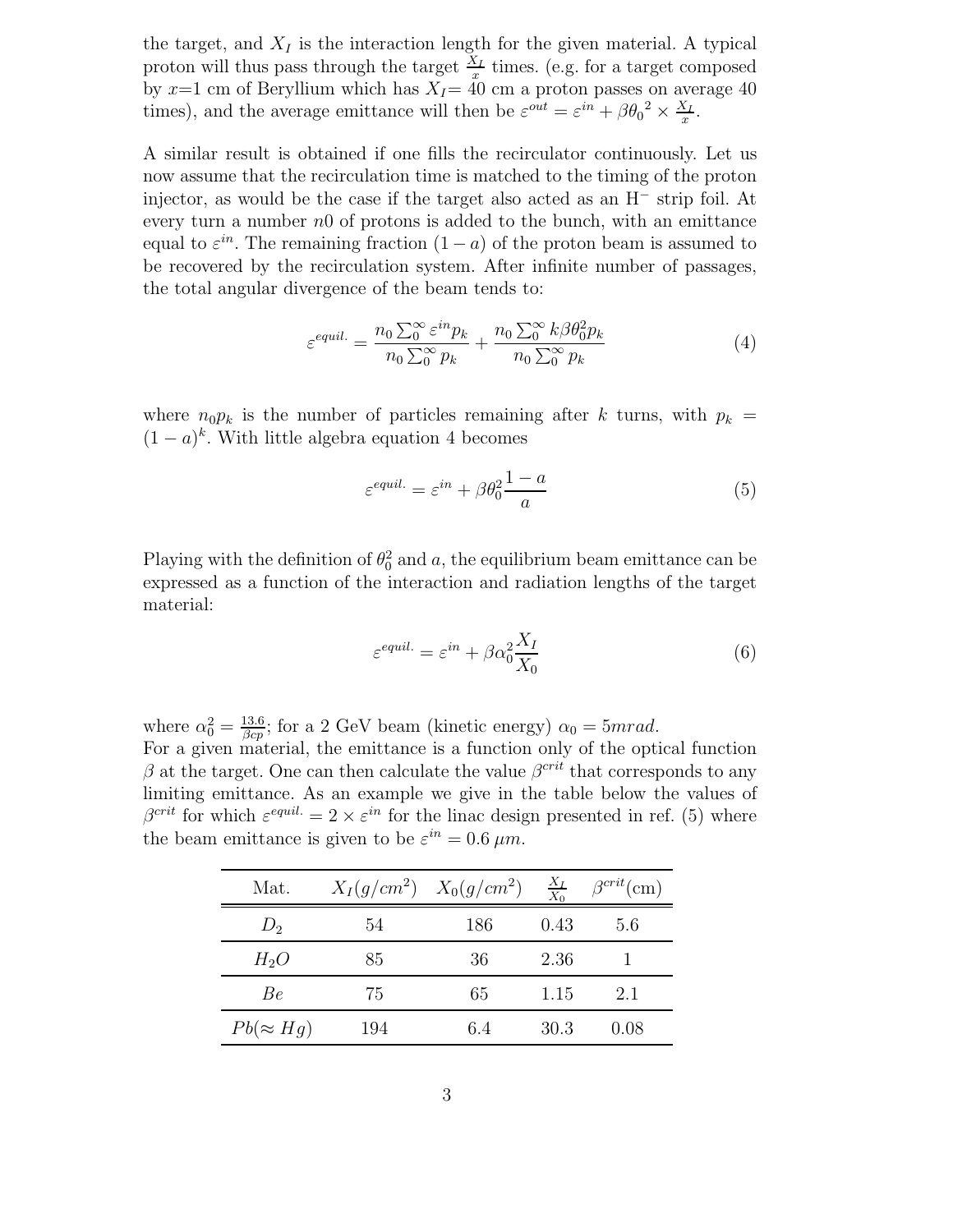The best is clearly to chose a material with a short interaction length  $(X_I)$ and a long radiation length  $(X_0)$ . The target thickness could then as long as a few centimetres and remain shorter than  $\beta^{crit}$ .

## **2 Energy loss**

Another constraint for the target choice is given by the energy deposition in the target which is, as a first approximation, due to ionization and can be computed using  $\frac{dE}{dx}$  for the given material. The energy deposited by secondary particles is presumably very small, since only a small fraction of the protons interact, and the target is too thin for showers to develop. For one proton, the energy loss at each passage is given by  $x \frac{dE}{dx}$ . The recirculator must therefore be equipped with a modest amount of re-accelerating devices (typically a few MeV).

Since the average total path that every proton eventually undergoes in the target is one interaction length, the total energy loss is given by  $P_{loss} = \frac{dE}{dx} X_I$  for each proton. This is calculated in the following table and should be compared with the proton energy. For heavy nuclei such as lead the loss is around  $10\%$ of the incoming power while for light materials this is kept around 5%. This is clearly smaller than for a total absorption target, where a larger fraction (20-30%) of the incident power is absorbed in the target itself.

|        |     | Mat. $\frac{dE}{dr}(MeV) \times X_I$ % of incoming beam energy for 2 GeV protons |
|--------|-----|----------------------------------------------------------------------------------|
| $D_2$  | 112 | $5.5\%$                                                                          |
| $H_2O$ | 169 | 8.5\%                                                                            |
| Вe     | 119 | $6\%$                                                                            |
| Рh     | 217 | 11\%                                                                             |

From this point of view again, low-Z materials show a non-negligible advantage over heavy materials. Moreover, the above power loss is computed for a proton beam energy of 2 GeV but, if one considered higher energies (8 GeV to 32 GeV), for a given total beam power, the power loss in the target would be accordingly reduced.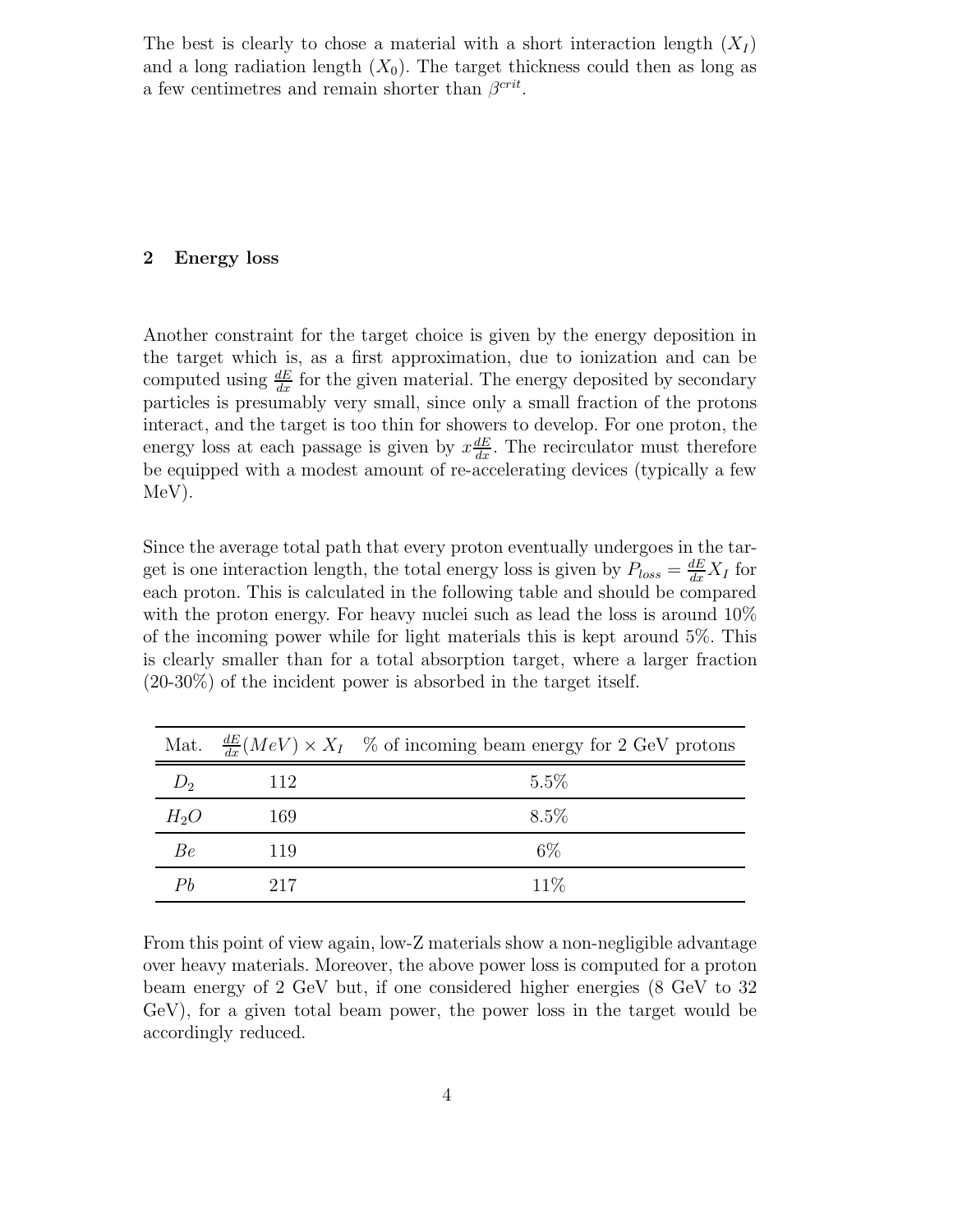## **3 Intensity**

Since each proton will remain on average in the recirculator for  $\frac{X_I}{x}$  turns, the beam intensity will be correspondingly increased. We give below the typical beam intensity to be considered, starting from  $6 \times 10^6$  protons (i.e. 10 mA), for a target length equal to  $\beta^{crit}$ .

|        |      |      | Mat. $\rho(g/cm^3)$ $X_I(cm)$ $I^{equil.} = I_0 \cdot X_I/\beta^{crit}$ (A) |
|--------|------|------|-----------------------------------------------------------------------------|
| $D_2$  | 0.17 | 325  | 0.58                                                                        |
| $H_2O$ |      | 85   | 0.85                                                                        |
| Be.    | 1.85 | 40.5 | 0.19                                                                        |
| Ph     | 11.4 | 16.8 | 2.1                                                                         |

Here beryllium which offers high density and low Z at the same time is the clear winner of the materials considered.

#### **4 Particle Capture**

It could be an advantage to handle a point-like source. In particular a pointlike source can be placed exactly in the focal point of an optical capture device such as a magnetic horn. A study in progress (3) to simulate a horn for the Neutrino Factory taking experience from the NGS studies (4) has already reached a performance similar to that obtained with a solenoid capture can be envisaged.

#### **5 Time Structure**

The favoured operation mode for the Neutrino Factory that emerged from NUFACT99 in Lyon would be pulsed operation with a repetition rate of 10- 50 Hz. Pulsed devices being operational for several hundredth of microseconds, and the recirculation time being of less or equal to a microsecond (recirculator ring of less than 300 meters circumference), there is plenty of time for the protons to recirculate from one or several initial bunches of protons injected in the system. If one starts from one bunch or train of bunches of protons, the recirculator generates then a succession of bunches (or trains) with a time structure equal to the recirculation time and with exponentially decreasing intensity  $I_k = I_{initial}e^{-k.x/X_I}$ .